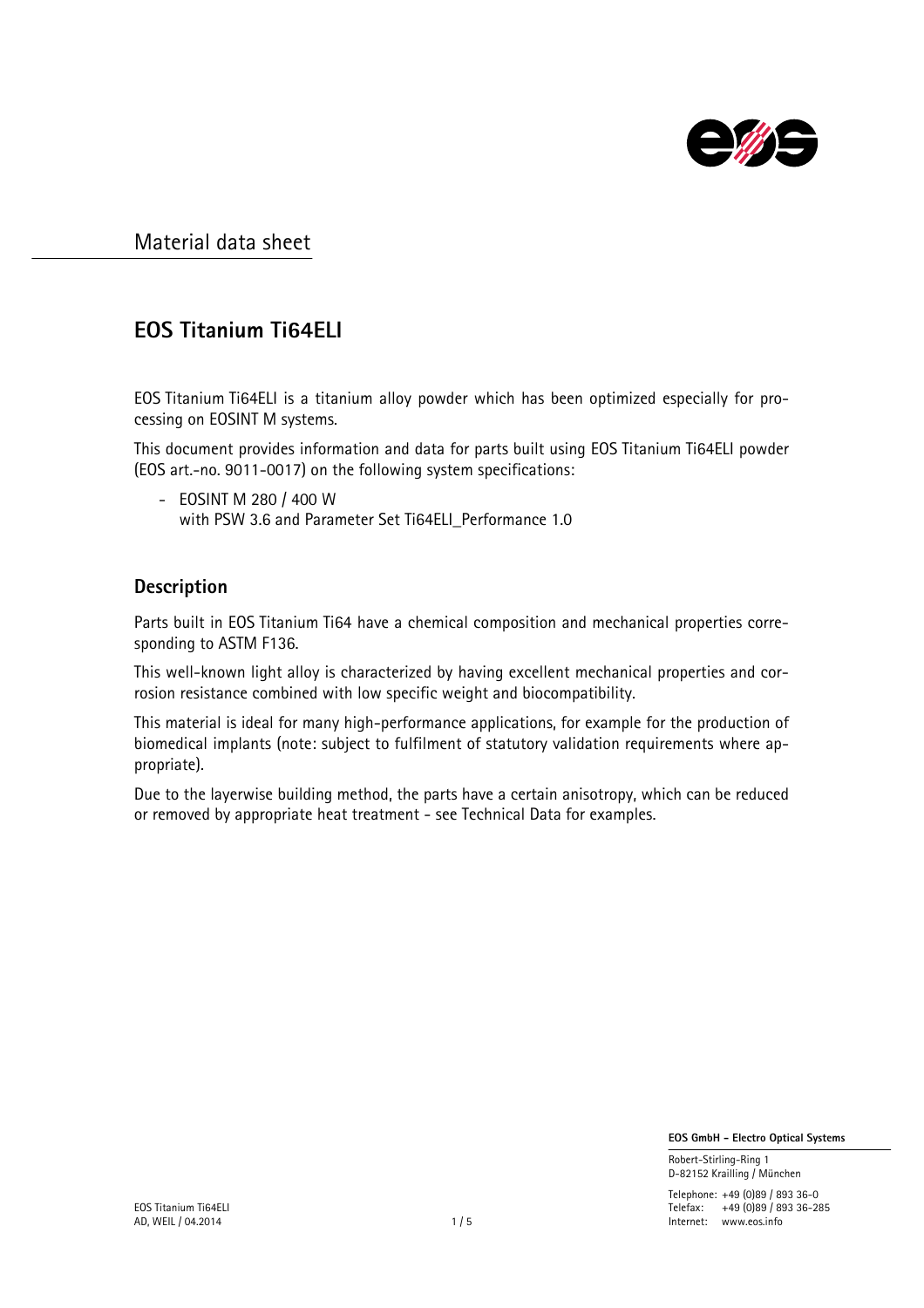

### Technical data

#### General process and geometric data

| Typical achievable part accuracy [1] | $\pm$ 50 µm                                                                                                          |
|--------------------------------------|----------------------------------------------------------------------------------------------------------------------|
| Min. wall thickness [2]              | approx. 0.3 - 0.4 mm<br>approx. 0.012 - 0.016 inch                                                                   |
| Surface roughness [3]                |                                                                                                                      |
| as built                             | $\rm{Ra}$ 3 – 20 µm, $\rm{R}_z$ 16 – 126 µm<br>$R_a$ 0.120.79 x 10-3 inch,<br>$R_7$ 0.634.96 x 10 <sup>-3</sup> inch |
| peened                               | $\rm{Ra}$ 4 – 9 µm, $\rm{R}_z$ 22 – 56 µm<br>$R_a$ 0.160.35 x 10-3 inch,<br>$R_z$ 0.872.20 x 10 <sup>-3</sup> inch   |
| Volume rate [4]                      | 5 mm <sup>3</sup> /s (18 cm <sup>3</sup> /h)<br>$1.1$ in <sup>3</sup> /h                                             |

[1] Based on users' experience of dimensional accuracy for typical geometries. Part accuracy is subject to appropriate data preparation and post-processing, in accordance with EOS training.

[2] Mechanical stability is dependent on geometry (wall height etc.) and application

[3] Due to the layerwise building, the surface structure depends strongly on the orientation of the surface, for example sloping and curved surfaces exhibit a stair-step effect. The values also depend on the measurement method used. The values quoted here given an indication of what can be expected for horizontal (up-facing) or vertical surfaces.

[4] Volume rate is a measure of build speed during laser exposure. The total build speed depends on the average volume rate, the recoating time (related to the number of layers) and other factors such as DMLS-Start settings.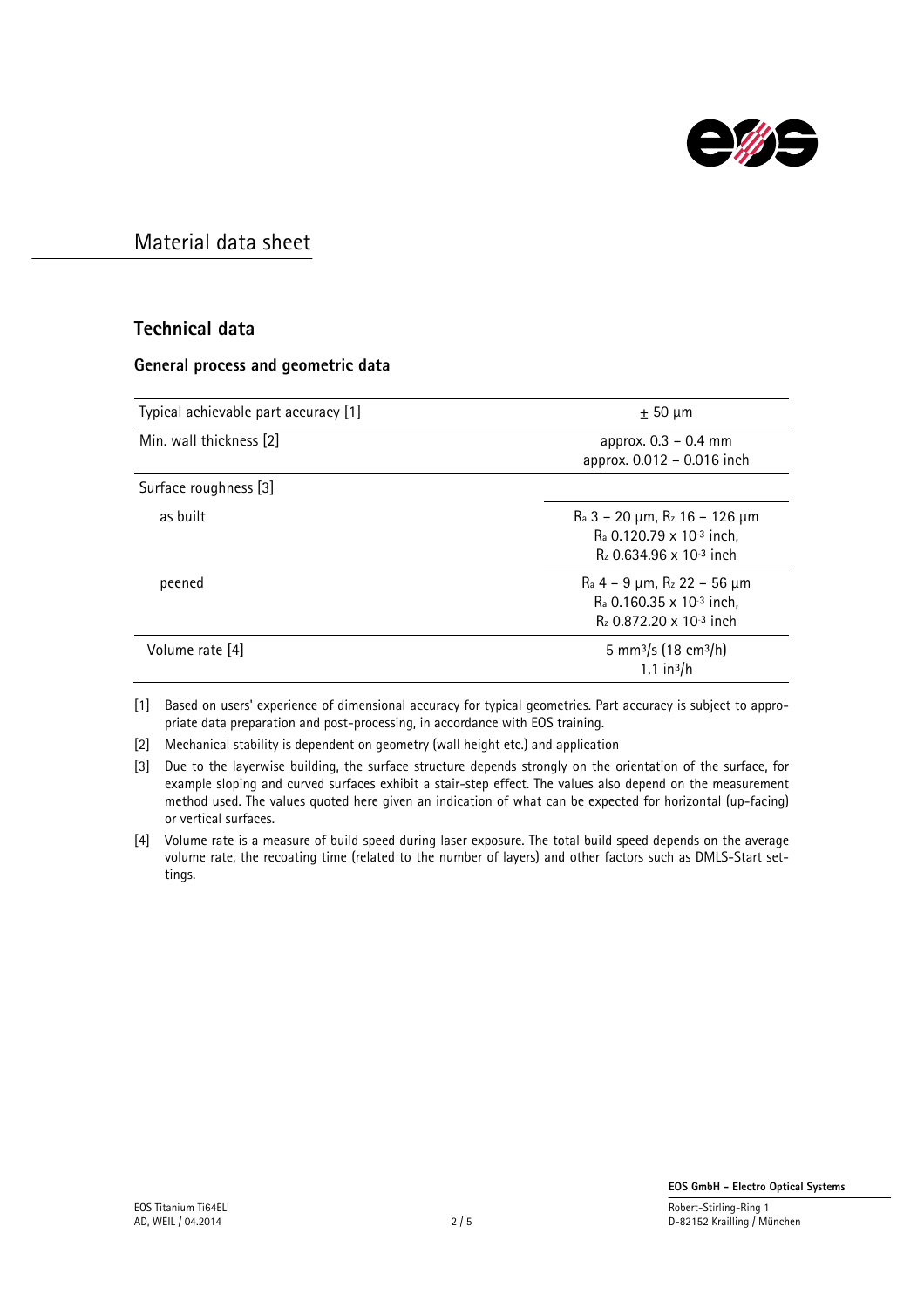

### Physical and chemical properties of parts

| Material composition | Ti (balance)                               |
|----------------------|--------------------------------------------|
|                      | Al $(5.5 - 6.75 \text{ wt.} -\frac{0}{0})$ |
|                      | $V$ (3.5 – 4.5 wt.-%)                      |
|                      | $0 < 0.13$ wt.-%                           |
|                      | $N < 0.05$ wt.-%                           |
|                      | $C < 0.08$ wt.-%                           |
|                      | $H < 0.012$ wt.-%                          |
|                      | $Fe < 0.25$ wt.-%                          |
| Relative density     | approx. 100 %                              |
| Density              | 4.41 $q/cm^3$                              |
|                      | $0.159$ lb/in <sup>3</sup>                 |
|                      |                                            |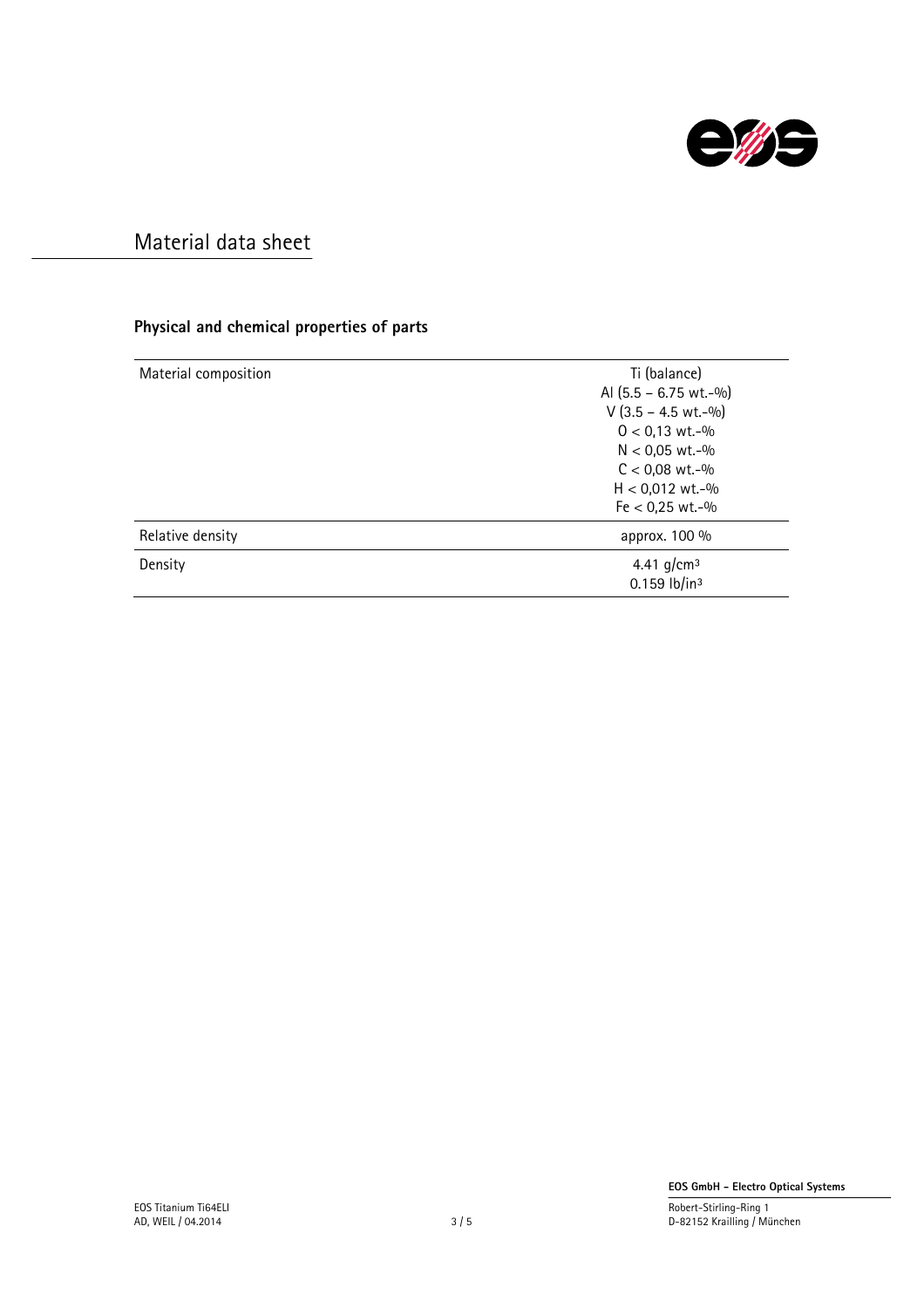

#### Mechanical properties of parts

|                                 | As built                             | Heat treated [6]                                                     |
|---------------------------------|--------------------------------------|----------------------------------------------------------------------|
| Tensile strength [5]            |                                      |                                                                      |
| - in horizontal direction (XY)  | 1260 $\pm$ 40 MPa<br>183 $\pm$ 6 ksi | min. 860 MPa (124.7 ksi)<br>1075 $\pm$ 30 MPa (156 $\pm$ 4 ksi)      |
| - in vertical direction (Z)     | $1250 + 50$ MPa<br>181 $\pm$ 7 ksi   | min. 860 MPa (124.7 ksi)<br>1080 ± 30 MPa (157 ± 4 ksi)              |
| Yield strength $(R_{p0.2})$ [5] |                                      |                                                                      |
| - in horizontal direction (XY)  | 1125 $\pm$ 65 MPa<br>163 $\pm$ 9 ksi | min. 795 MPa (115.3 ksi)<br>typ. 1000 $\pm$ 40 MPa (145 $\pm$ 6 ksi) |
| - in vertical direction (Z)     | $1130 + 75$ MPa<br>164 ± 11 ksi      | min. 795 MPa (115.3 ksi)<br>1005 ± 40 MPa (146 ± 6 ksi)              |
| Elongation at break [5]         |                                      |                                                                      |
| - in horizontal direction (XY)  | $(7 \pm 3)$ %                        | min. 10 %<br>$(13 \pm 3 \%)$                                         |
| - in vertical direction (Z)     | $(9 + 3)$ %                          | min. 10 %<br>$(15 \pm 4 \%)$                                         |
| Modulus of elasticity [5]       |                                      |                                                                      |
| - in horizontal direction (XY)  | 108 ± 20 GPa<br>16 + 2.9.0 Msi       | 111 ± 20 GPa<br>$16 + 2.9$ Msi                                       |
| - in vertical direction (Z)     | 112 $\pm$ 13 GPa<br>$16 + 1.9$ Msi   | typ. $115 \pm 20$ GPa<br>typ. $\pm$ 2.9 Msi                          |

[5] Tensile testing according to ISO 6892-1:2009 (B) Annex D, proportional test pieces, diameter of the neck area 5 mm ( 0.2 inch), original gauge length 25 mm (1 inch).

[6] Specimens were treated at 800 °C (1470 °F) for 2hours in argon inert atmosphere. The minimum values refer standards ASTM F136-08ε1.